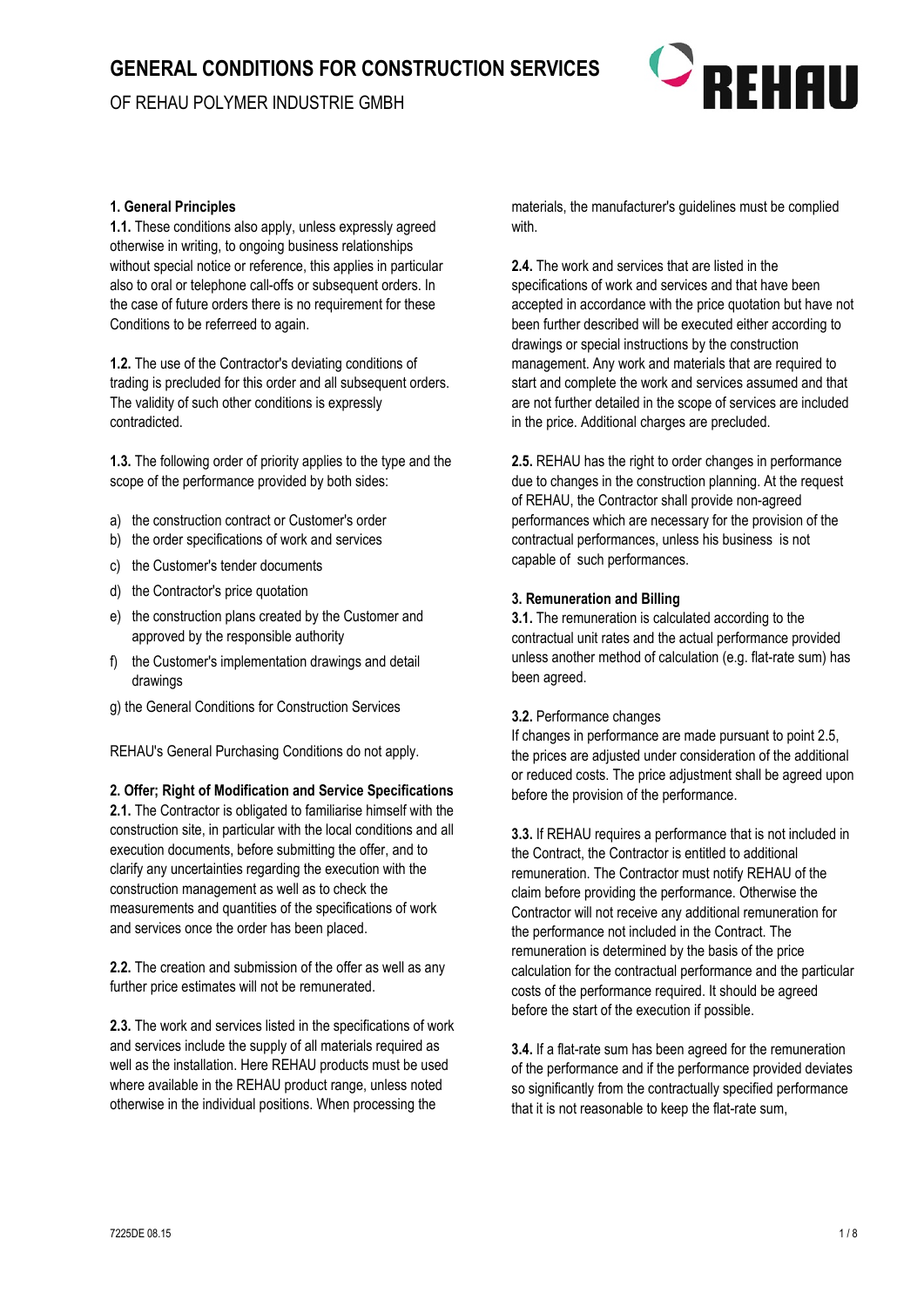# OF REHAU POLYMER INDUSTRIE GMBH



compensation for the additional or reduced costs must be granted on request. The calculation of the compensation must be based on the basis of the price calculation. Points 3.2 and 3.3 shall also apply in the event of a flat-rate sum agreement.

**3.5.** Performances which the Contractor provides without order or under unauthorised deviation from the order shall not be remunerated. On request, the Contractor shall remove them within a reasonable period; otherwise this may be done at the Contractor's expense. He shall also be liable for other damages incurred by REHAU as a result. However, the Contractor shall be entitled to remuneration if REHAU subsequently accepts such performances.

### **3.6.** Payment Terms

Partial payments are paid at up to 85% of the respective work and services that are shown to have been provided. Partial payments do not constitute the acceptance of partial performances.

Final invoices shall be paid once the order has been completed in full and free from defects and all documents have been submitted. The Contractor must provide the final invoice to the Customer within 14 days of completion. If the Contractor fails to submit a verifiable invoice even though the Customer has set a reasonable time limit for this purpose, the Customer shall be entitled to draw up the invoice at the Contractor's cost. The final invoice shall be verified by the Customer within 30 days. If necessary, the parties will agree a verification period of a maximum of 60 days.

Unless agreed otherwise, partial payments are made within 30 days. The final invoice shall be paid within the time limit for the verification of the final invoice.

**3.7.** Standard prices are fixed for the duration of the construction and remain valid even if changes to the quantities occur. Additionally, such quantity changes do not permit a change of the target dates.

**3.8.** The Contractor is obligated to continually track the quantities. If it becomes evident that the construction work and services exceed the order value, the Contractor is obligated to inform the Customer immediately in writing.

**3.9.** Work that is paid per hour is settled according to the contractual agreements. If no agreements have been made for the remuneration, the remuneration customary for the location applies. The Customer shall be informed of the provision of work paid per hour before the start. When ordering work that is paid per hour, the daily time sheets are to be submitted in duplicate by the Contractor for approval. Time sheets not submitted on the same day will not be approved. If work paid per hour was agreed or arranged but there are doubts regarding the extent of the work paid per hour due to a lack of timely submission of the time sheets, the Customer can demand that a remuneration for the demonstrably performed services be agreed that is based on a locally economically justifiable working time and consumption of materials, provision of facilities, equipment etc.

**3.10.** Hours worked by master craftsmen or foremen may only be invoiced if the Customer expressly demands the supervision of the work by a supervisor. Otherwise, hours worked by master craftsmen may only be invoiced at the rate of a skilled worker.

**3.11.** Unless expressly agreed otherwise in writing, electricity, water and pressurised air and any other energy are to be made available by the Contractor himself for the execution of his services. The same applies to toilet facilities. If the energy supplied by the Customer is disrupted and the disruption is not caused by the Customer, the Contractor is not entitled to demand compensation. Should the Contractor provide the services above, he will retain a pro-rata amount of 0.45 % from the invoice amount.

**3.12.** The Contractor is obligated to hand over all work on the construction site itself in a clean-swept state. All waste is to be removed in full and, in accordance with the construction management's instruction, sorted externally and stored in the skips provided on-site. The Contractor retains a pro-rata amount of 0.5 % from the invoice amount for the removal of this waste. Waste and contamination not removed by the Contractor will be removed at the Contractor's costs.

### **4. Sub-contractors**

**4.1.** The involvement of sub-contractors requires the Customer's prior written approval. The Contractor must ensure that all obligations he accepted towards the Customer regarding the tasks assumed by the sub-contractors are in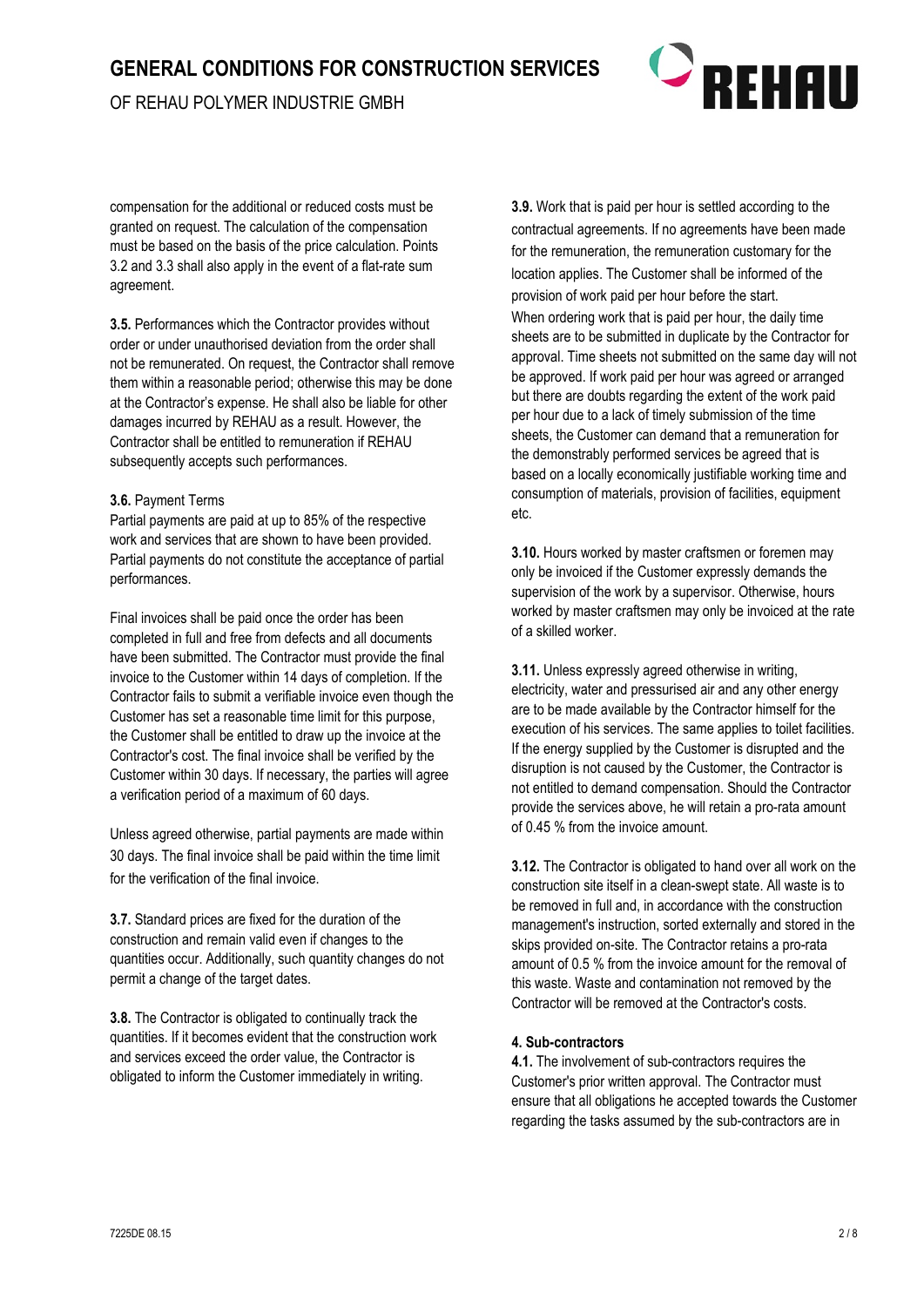OF REHAU POLYMER INDUSTRIE GMBH



turn imposed on the sub-contractors and he must ensure that these are complied with.

**4.2.** Prior to the placement of the Contract, the Contractor submits a written confirmation to the Customer confirming that only workers with valid work permits and social security cards are employed on the construction site. Further, copies of the Contractor's and the sub-contractor's exemption certificate are enclosed with the offer.

**4.3.** If the Contractor involves sub-contractors without prior written agreement as per section 1 or if the Contractor violates the obligation to submit a written confirmation in accordance with section 2, the Customer has the right to withdraw from the Contract and/or to demand compensation for non-performance.

### **5. Time limits, schedule**

Completion is in accordance with the schedule, which must be submitted together with the offer documents. If the Contractor falls behind with commencing the work by more than one week, the Customer is entitled to appoint another company to undertake this work. If the work is not undertaken at the necessary speed, resulting in compliance with the execution schedules being at risk, the Customer has the right to demand extra work through an increased work effort, overtime or similar, and, once a time limit set in a written warning has passed unsuccessfully, to involve another company or to take the order away from the Contractor in full and to appoint a more capable company. The additional costs arising from this are borne by the Contractor.

### **6. Plans, Documents of the Customer**

**6.1** The Contractor shall review the Customer's plans and documents for any inconsistencies and shall advise REHAU of any defects discovered or suspected.

**6.2**. If the Contractor should prepare detail drawings himself (for instance full-scale construction drawings for locksmith work and joinery, similar for carpentry work), the Customer must be invited prior to the start of this work so it can be viewed and corrected by him. Work undertaken contrary to these provisions can be rejected and otherwise replaced by the Customer or, where applicable, the architect, at any time at the Contractor's cost. The Contractor is obligated to check all measurements in the plans and drawings provided to him by the architect for accuracy, he bears sole liability for any resulting incidents.

**6.3.** All documents provided by the Customer remain the Customer's property. They must not be made available to third parties and are to be returned to the Customer completely and unprompted once the Contract has been executed fully. Third parties do not include technical specialists and sub-contractors involved by the Contractor, where these have committed themselves to confidentiality towards the Customer in the same way. The Contractor is liable for the damages suffered by the Customer as a result of the violation of these obligations.

**6.4.** The Customer holds the exclusive rights of use to all images, drawings, calculations, and other work produced or developed by the Contractor in the course of the order process.

### **7. Protective Measures; Insurances**

**7.1.** The Contractor shall, at his own expense, protect the performances provided by him and the objects provided to him for the provision of the performance against damage, theft, frost damage and ground water, and shall remove snow and ice. Additionally, he is responsible for ensuring that the legal regulations and the regulations stipulated by the police, which aim to protect the workers on the construction site and also the neighbouring properties, are complied with. He is liable for all damages arising from non-compliance with these regulations and must indemnify the Customer if the Customer is pursued for such a reason.

The Contractor ensures public safety for the work to be undertaken by him.

**7.2.** The Contractor is obligated to arrange suitable liability insurance at his own cost before the start of the construction work. This insurance must also include the risk of defective provision of planning or construction supervision services, where the Contractor has been charged with the provision of those services. The Contractor maintains the validity of his liability insurance policy from the start of the work and services to be provided until expiry of the warranty period. For the duration of the insurance period, the sums insured must be maximised to double the amount for all violations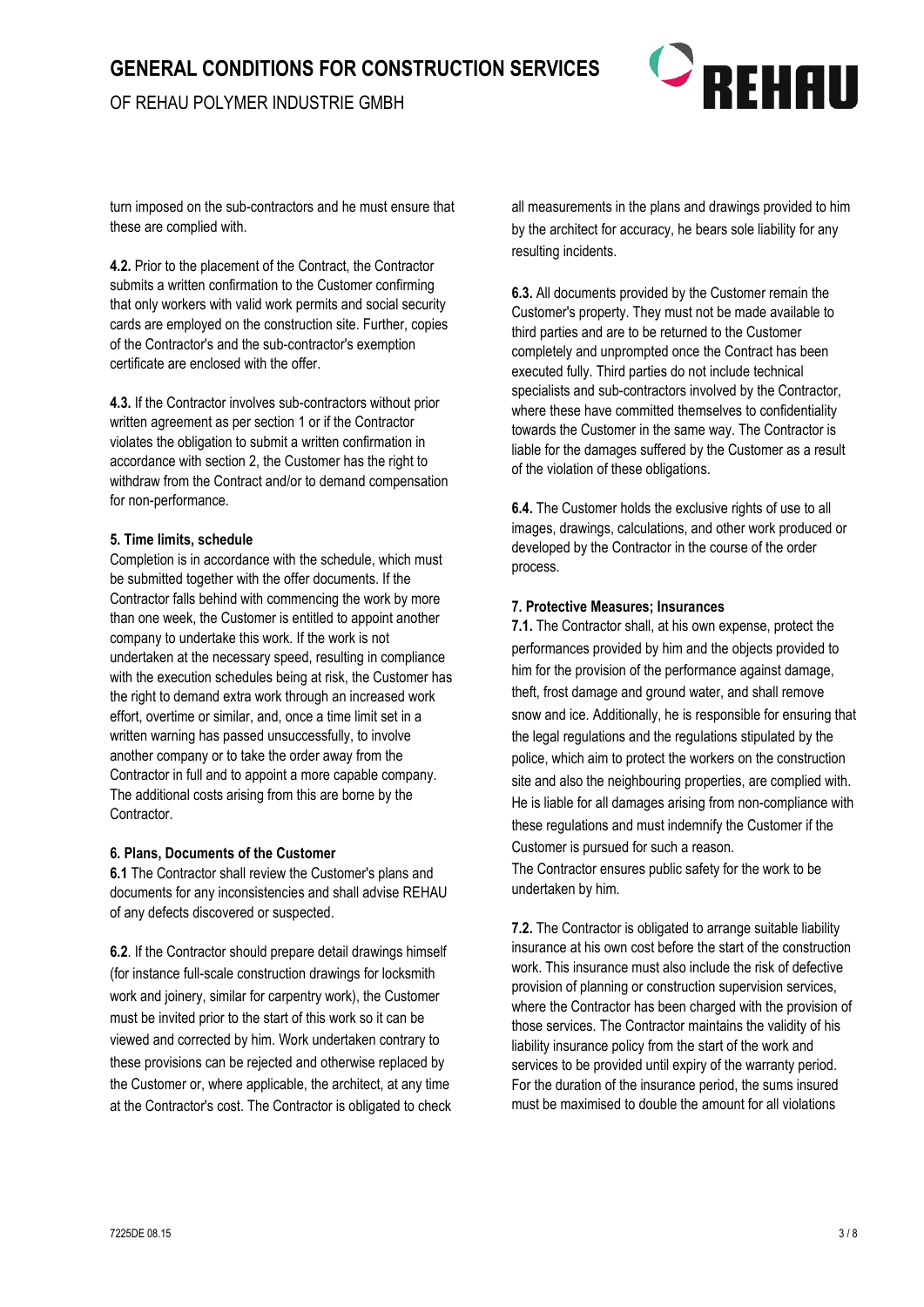# OF REHAU POLYMER INDUSTRIE GMBH



per insurance year, i.e. the insurance cover must be available for at least two violations per insurance year at the respectively full amount. The cover sums of the liability insurance to be arranged by the Contractor for each violation are at least

- Euro 2.5 million for personal injury and
- Euro 5 million for material and financial losses.

The respective cover sum of the insurance does not limit the liability. The Contractor undertakes to assign all claims by the Customer against him arising from the insurance to the Customer in advance.

The insurance must either also cover the sub-contractors involved by the Contractor (see point 4), or the subcontractor himself must have corresponding insurance. The Contractor will show the Customer that he holds liability insurance by handing over a copy of the insurance policy on request of the Customer, this also applies for the policies of any sub-contractors. The continuance of the Contractor's liability insurance is to be demonstrated to the Customer on request at any time. If the Contractor fails to demonstrate the validity of the liability insurance policy within a suitable time period stipulated by the Customer, he is not entitled to commence the construction work. Any resulting delays of the construction work are the fault of the Contractor.

**7.3.** The Customer has not arranged builder's risk insurance for the construction project.

#### **8. Contractual Penalty**

If the Contractor is in default of the agreed deadlines, he must pay the Customer a contractual penality of 0.25 % of the net invoice total per working day in the case of noncompliance with the completion period, and 0.15 % of the net invoice total for other deadlines, with a maximum of 5 % of the net invoice total. The Customer's claim for compensation for damages exceeding the contractual penalty remains unaffected. The contractual penalty may also be claimed without reservation at the final inspection and approval until the final payment is made. The inspection and approval of the delayed performance does not provide a waiver of the right to raise claims for compensation or the contractual penalty. A cumulation of the contractual penalty resulting from defaulting on several contractual deadlines does not occur, the maximum sum can only be calculated once. If the execution deadlines are postponed, the contractual penalty also applies to the changed start and/or completion date without a new agreement.

Weather conditions during the execution period that were to be expected when the offer was placed do not constitute a hindrance.

### **9. Execution, Obstruction;**

**9.1.** The Customer has the right to monitor the contractual provision of the performance.

**9.2.** The Contractor shall provide the performance under his own responsibility according to the Contract. In the course of this he must observe the recognised rules of technology and the legal and statutory regulations. It is his duty to manage the provision of his contractual performance and to ensure order at his workplace. He bears sole responsibility for the fulfilment of legal and statutory obligations towards his employees. It is solely his duty to make the arrangements and measures which govern his relationship with the employees.

**9.3.** If the Contractor has any doubts as to the intended nature of the execution (including for health and safety reasons) or with regard to the performances of other service providers, he must notify the Customer in writing without delay - if possible before the start of the work.

**9.4.** Materials or components which do not comply with the Contract shall be removed from the construction site at the order of the Customer within a time limit specified by the Customer. If this is not done, they can be removed at the Contractor's expense or sold for his account.

**9.5.** Performances which were already recognised as defective or contrary to the Contract during the execution shall be replaced by the Contractor with non-defective performances at his own cost. If the Contractor is responsible for the defect or the lack of conformity with the Contract, he shall also have to compensate for the resulting damage. If the Contractor fails to comply with the obligation to remedy the defect, the Customer may set a reasonable time limit for the removal of the defect and declare that it will terminate the Contract after the expiry of the time limit.

**9.6.** Construction signs may only be erected in accordance with and on approval of the Customer. If a joint sign is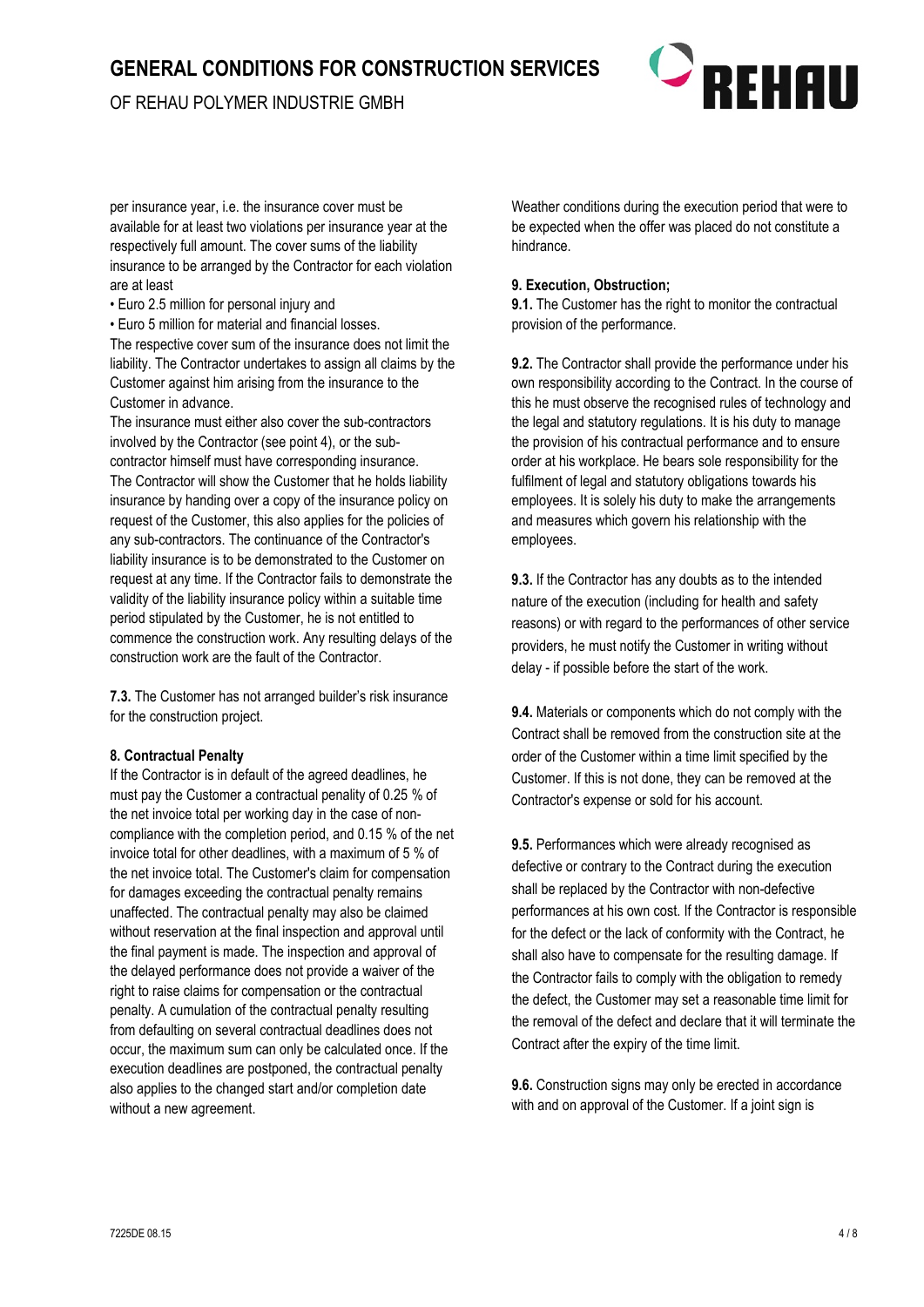OF REHAU POLYMER INDUSTRIE GMBH



erected by the Customer, the Contractor must pay a pro-rata proportion of the costs.

**9.7.** The Contractor is responsible for obtaining permits to use road space etc. at his own costs. Temporary stairs may only be uninstalled once the final staircases have been completed.

**9.8.** Obstruction and interruption of execution:

The Contractor is obligated to coordinate his work with the other companies involved in the construction. If the Contractor considers himself to be obstructed in the proper provision of the performance, he shall immediately notify the Customer in writing, even if the obstruction is obvious. In the case of the culpable omission of the notification, the Contractor shall compensate the Customer for the resulting damage.

Execution time limits are extended if the obstruction is the result of:

1. a circumstance from the Customer's risk area,

2. strike

3. force majeure or other circumstances which are unavoidable for the Contractor.

Weather influences during the execution period that can be normally expected at the time the offer was made are not considered to constitute an obstruction.

The Contractor has to do everything he can reasonably be expected to in order to enable the continuation of the work. As soon as the obstructing circumstances cease, he shall immediately resume the work and notify the Customer thereof.

The extension of the period is calculated according to the duration of the obstruction with additional time for the resumption of the work and the possible shift to a less favourable season.

If the obstruction circumstances are the fault of a contractual party, the other party shall be entitled to compensation for

the verified damage caused, but for the loss of profit only in case of intent or gross negligence.

If an interruption lasts longer than 3 months, each party may terminate the Contract in writing after this time.

**9.9.** Execution periods:

Execution must commence, be supported and completed in accordance with the binding time limits (contractual time limits).

If the Contractor delays the start of the execution or is in arrears with the completion, the Customer may demand damages without affecting the continuation of the Contract or set the Contractor a reasonable time limit for the Contract fulfilment and declare that it will terminate the Contract after the unsuccessful expiration of the time limit.

### **10. Additional Work**

For any additional work not covered by the Contract, the Contractor must immediately provide a written supplementary offer (in duplicate) under submission of the calculation documents to the Customer. The calculation must be verifiably at the contractual price level. The work may only commence following written confirmation by the Customer. Where it is necessary due to business reasons to execute the work before confirmation has been obtained, the clearance by the construction management does not constitute the Customer's simultaneous approval of the supplementary prices. If no supplementary offer is yet available when the services are performed, this must be submitted subsequently within 8 working days.

## **11. Acceptance**

If the Contractor requires the acceptance of the performance after completion, the Customer shall conduct it within 4 weeks. The acceptance must be made formally in writing.

Notional acceptance and acceptance by utilisation are precluded.

In the case of significant defects, acceptance may be refused until removal.

## **12. Warranty, Risk Assumption**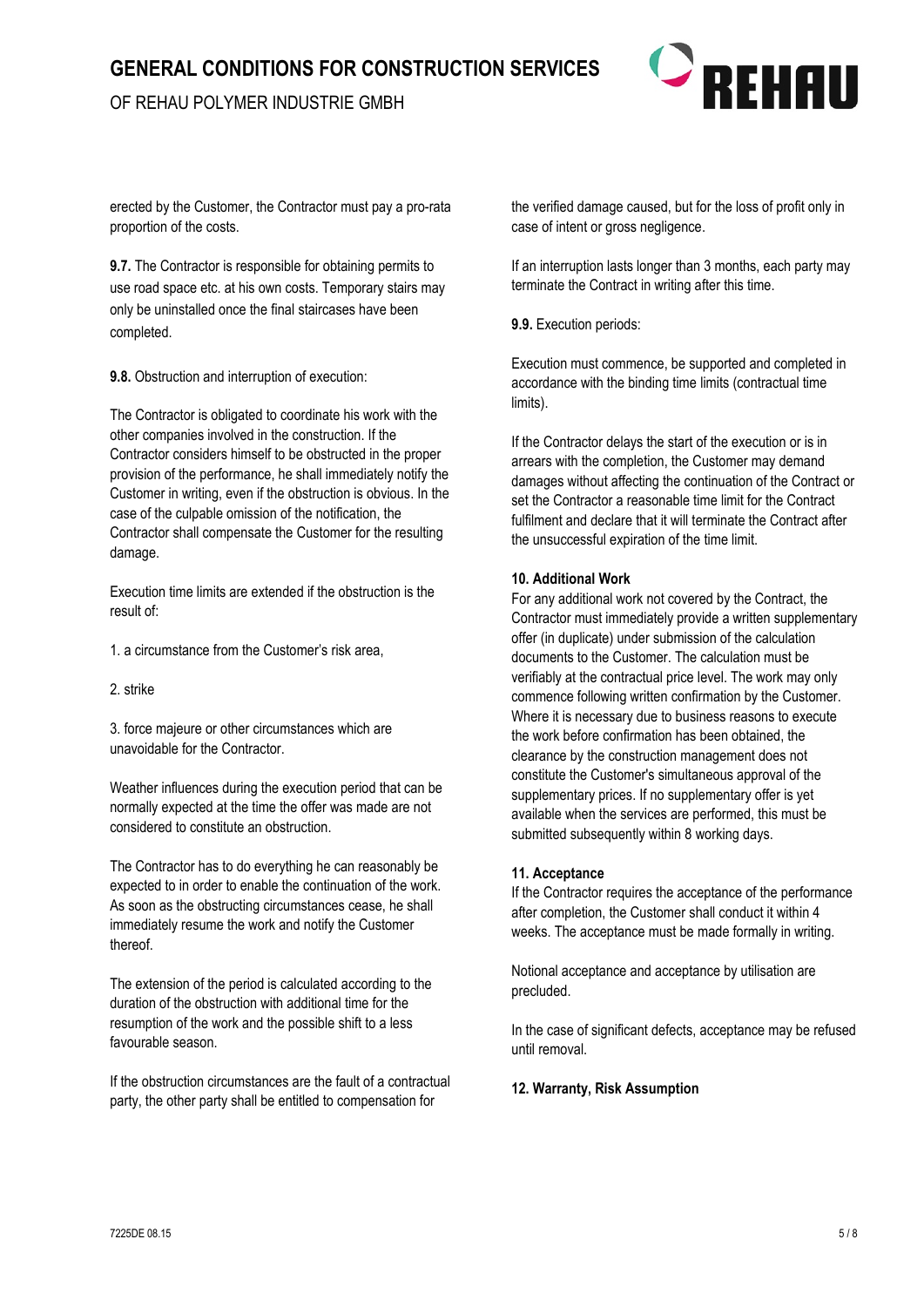OF REHAU POLYMER INDUSTRIE GMBH



**12.1.** At the time of acceptance, the Contractor shall provide the Customer with his performance free of defects. At the time of acceptance, the performance shall be considered free of material defects if it has the agreed quality and complies with the recognised rules of technology. If the quality has not been agreed, the performance at the time of acceptance shall be considered free of defects,

1. if it is fit for the purpose specified in the Contract,

or

2. if it is suitable for ordinary use and has a quality which is customary in works of the same type and which the Customer can expect according to the type of performance.

**12.2**. The period of limitation for the warranty is 5 years from the date of acceptance. For roofing works, 10 years apply.

**12.3**. The Contractor shall be obligated to remedy all defects arising during the period of limitation which are attributable to performance not in compliance with the Contract at his expense if requested by the Customer in writing before the expiry of the time limit. The claim for the removal of the defect shall be limited to 2 years from the date of receipt of the written request, but not before expiry of the time limits according to 12.2. After acceptance of the defect removal performance, a new limitation period of 2 years begins for this performance, which shall however not end before the expiry of the time limits according to 12.2. If the Contractor fails to comply with the request for the removal of defects within a reasonable period set by the Customer, the Customer may have the defect rectified at the Contractor's expense.

**12.4.** If the removal of the defect is unreasonable for the Customer or is impossible or would require disproportionate effort and is therefore refused by the Contractor, the Customer may issue a declaration to the Contractor and reduce the remuneration.

**12.5** In the case of defects due to his fault, the Contractor is liable for damages. If the damage can be removed by supplementary performance, the Customer shall first give the Contractor the opportunity for supplementary performance. If this fails, or if the Contractor fails to carry it out within a reasonable period, or if the subsequent performance is

unreasonable for the Customer due to special circumstances, the Customer shall be entitled to claim damages.

**12.6.** Until the entire performance has been accepted, the Contractor bears the risk of a coincidental deterioration or a coincidental destruction. Any insurances are borne by the Contractor.

### **13. Security Provisions**

**13.1.** Where advance payments are agreed, an advance payment security of the amount of the advance payment is to be provided. An invoice for the advance payment only becomes due for payment on receipt of the advance payment security by REHAU. The security secures payments for which there is no counterperformance of the full amount. The security certificate is returned when all deliveries/work and services for which the security is provided have been fulfilled by the Contractor in accordance with the Contract or when the pre-payment made is offset against a payment due.

**13.2.** If demanded by the Customer, the Contractor provides a contract fulfilment security of 10 % of the gross order amount, including all additions, that is not limited by time. The security secures in particular the timely, acceptable execution of the deliveries and services, including the entitlement to damages for delays and the removal of any defects already existing before the acceptance. The security's purpose also refers to any claims for refunds of excessive partial payments. If the Contractor fails to provide the security within 18 working days from the date the Contract is completed, the Customer is entitled to retain partial payments up to the amount of the security. In this case the Customer is neither obligated to pay the retained security payment into a blocked account, nor does he have to pay interest on the amount retained. The amount retained is paid out as soon as a contract fulfilment security in accordance with the Contract is submitted. The contract fulfilment security is returned if requested once all the obligations it covers have been fulfilled in accordance with the Contract and the agreed security for the fulfilment of the claims for defects has been provided and the work has been accepted. Accordingly, the contract fulfilment security can also be used after acceptance to cover claims for defects, providing no security for claims for defects in accordance with the Contract exists.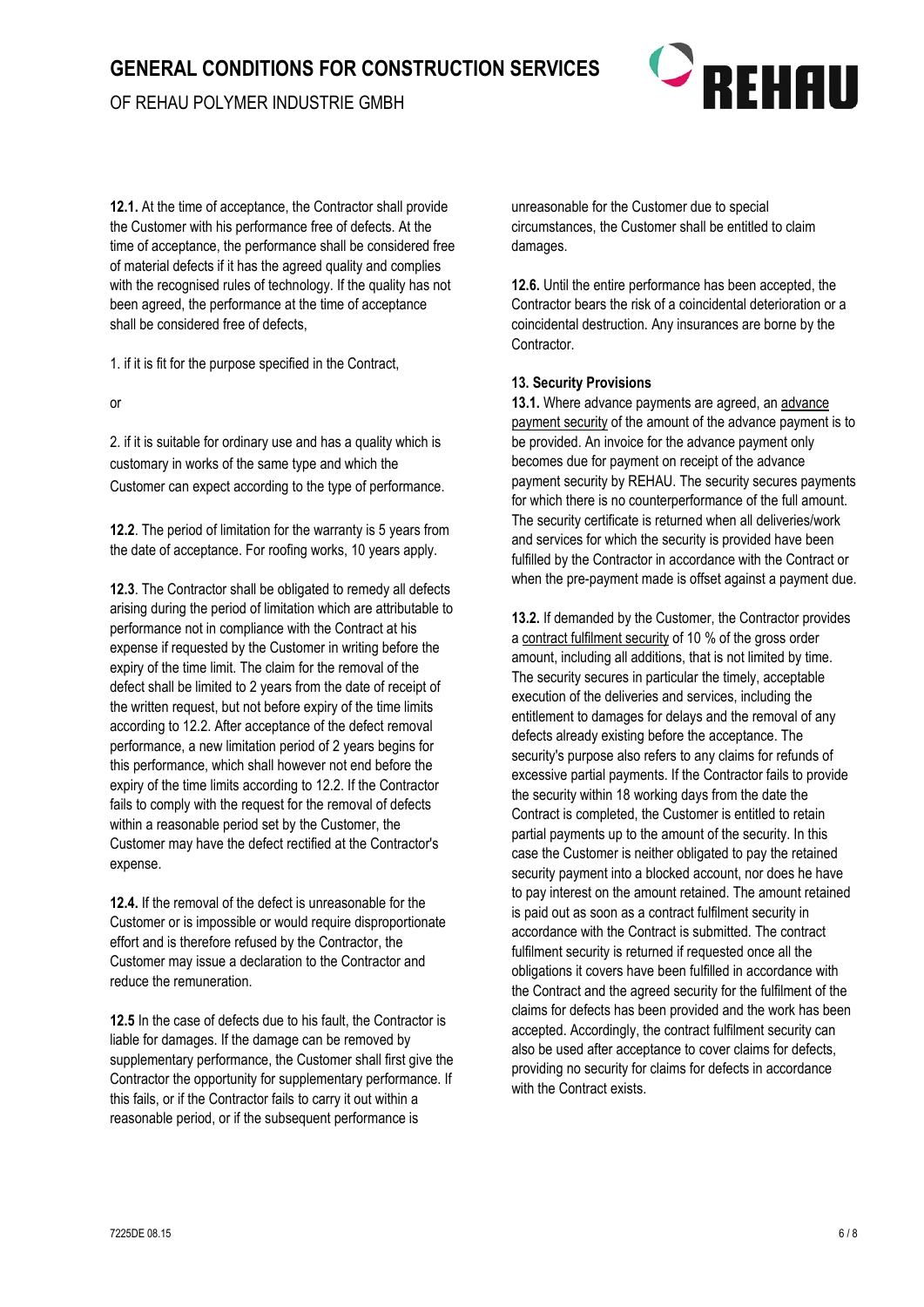# OF REHAU POLYMER INDUSTRIE GMBH



**13.3.** As defect security the Customer retains 5 % of the legitimate gross final invoice amount until the end of the warranty period. The Customer is neither obligated to pay the defect security into a savings account with joint powers of disposition, nor does he have to pay interest on the amount retained. The amount retained once the final invoice has been submitted can be released against a warranty security. The security certificate is returned on request as soon as the warranty period for claims for defects by the Customer has expired and the claims raised by the Customer until then have been satisfied.

**13.4.** All securities are to be issued as unconditional, irrevocable, directly enforceable security not limited by time, provided by a financial institution or a credit insurer. The costs for the security are borne by the Contractor.

### **14. Applicable Law**

The law at the registered office of the Customer's company that has issued the order shall apply. The United Nations Convention on Contracts for the International Sale of Goods (CISG) from 11.04.1980 shall not apply. Standard clauses are to be interpreted in accordance with the applicable Incoterms - ICC, Paris.

### **15. Right to Offset / Right of Retention**

The Contractor shall only be entitled to offset against counterclaims or to exercise rights of retention if the counterclaim is undisputed or legally established. The Customer shall be entitled to offset and exercise rights of retention on the basis of all claims that are due and not due.

### **16. Confidentiality / Advertising / Photographs**

**16.1.** The Contractor is obligated to treat all knowledge regarding the manufacturing etc. that he has become aware of as a result of the execution of this Contract as company and trade secrets. He is thus obligated to maintain strict confidentiality regarding all matters that he sees or learns in any other way, including once this Contract has ended, and to not pass on this knowledge to third parties, neither through spoken words, nor in writing nor other ways. Employees and staff of the Contractor who have been charged with the execution of the Contract will have these corresponding confidentiality obligations imposed on them by the Contractor.

The confidentiality obligation does not apply to information that is generally known, that was already known to the

receiving contractual partner before it was communicated or that was verifiably developed by him or obtained legally, or that is public knowledge.

**16.2.** An exploitation or announcement of the business relationship with the Customer in publications or for advertising purposes is only permitted with the express prior written agreement of the Customer.

**16.3.** Taking photographs on the land or construction sites belonging to the Customer or the performance recipient without prior written agreement is also prohibited.

### **17. Termination**

**17.1.** Until the contractual work and services have been provided in full, the Customer can terminate the Contract at any time without providing reasons.

**17.2.** In this case, an invoice in accordance with the agreed Contract prices is issued for the work and services provided. Additionally, costs and expenses for work and services that will no longer be provided as a result of the termination and that have already arisen for the Contractor as he believed that the Contract would persist are to be remunerated on production of evidence. Any further claims, particularly for lost profit, are precluded.

**17.3.** Both contracting parties have the right to terminate this Contract for important cause. Such cause for termination by the Customer exists in particular if in cases specified in point 12 the time limit has expired unsuccessfully. The termination may be limited to a self-contained part of the contractual performance.

**17.4.** The Contractor may terminate the Contract only for cause. Termination is only permissible if the Contractor has unsuccessfully set the Customer a reasonable time limit for completing the Contract and has declared that he will terminate the Contract after the unsuccessful expiry of the time limit.

**17.5.** The termination must be in writing.

## **18. Compliance / Anti-corruption**

**18.1.** The Contractor shall always comply with all applicable laws and regulations when providing his services. In particular, the Contractor undertakes to comply with all